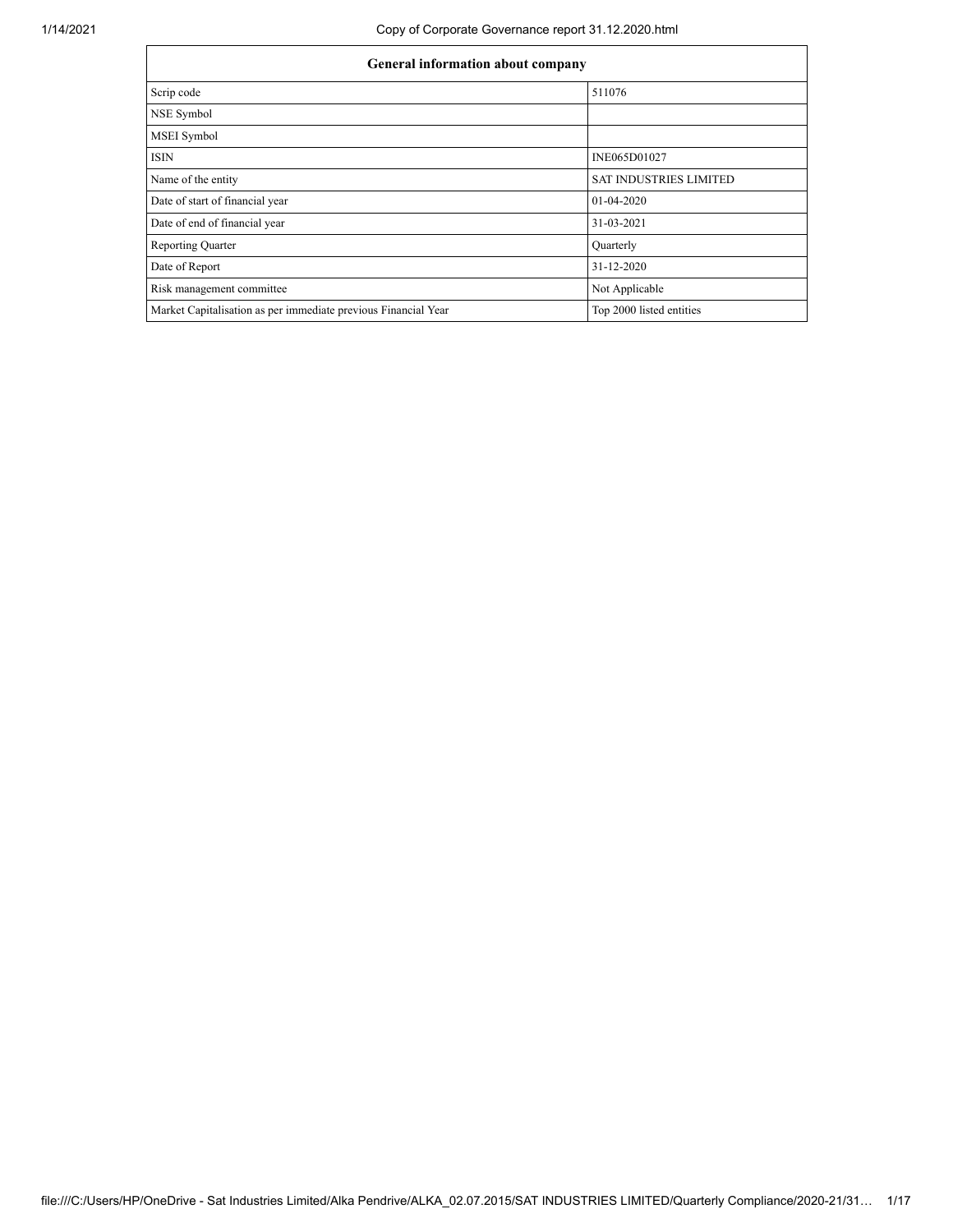## **Annexure I**

## **Annexure I to be submitted by listed entity on quarterly basis**

|                    |            |            |                                                       |                                        |                   |                          | Disclosure of notes on composition of board of directors explanatory                                 |                                             |                                                         |                            |                      |                                            |                                                                                                                                                |                                                                                                                                                                   |                                                                                                                                                                          |                                                                                                                                                                                                         |                                         |
|--------------------|------------|------------|-------------------------------------------------------|----------------------------------------|-------------------|--------------------------|------------------------------------------------------------------------------------------------------|---------------------------------------------|---------------------------------------------------------|----------------------------|----------------------|--------------------------------------------|------------------------------------------------------------------------------------------------------------------------------------------------|-------------------------------------------------------------------------------------------------------------------------------------------------------------------|--------------------------------------------------------------------------------------------------------------------------------------------------------------------------|---------------------------------------------------------------------------------------------------------------------------------------------------------------------------------------------------------|-----------------------------------------|
|                    |            |            |                                                       |                                        |                   |                          |                                                                                                      |                                             | Wether the listed entity has a Regular Chairperson   No |                            |                      |                                            |                                                                                                                                                |                                                                                                                                                                   |                                                                                                                                                                          |                                                                                                                                                                                                         |                                         |
|                    |            |            |                                                       |                                        |                   |                          |                                                                                                      |                                             | Whether Chairperson is related to MD or CEO No          |                            |                      |                                            |                                                                                                                                                |                                                                                                                                                                   |                                                                                                                                                                          |                                                                                                                                                                                                         |                                         |
| of<br><b>IC</b>    | PAN        | <b>DIN</b> | Category 1<br>of directors                            | Category 2 Category<br>of<br>directors | 3 of<br>directors | Date<br>of<br>Birth      | Whether<br>special<br>resolution<br>passed?<br>[Refer Reg.<br>$17(1A)$ of<br>Listing<br>Regulations] | Date of<br>passing<br>special<br>resolution | <b>Initial Date</b><br>of<br>appointment                | Date of Re-<br>appointment | Date of<br>cessation | Tenure<br>of<br>director<br>(in<br>months) | No of<br>Directorship<br>in listed<br>entities<br>including<br>this listed<br>entity (Refer<br>Regulation<br>17A of<br>Listing<br>Regulations) | No of<br>Independent<br>Directorship<br>in listed<br>entities<br>including this<br>listed entity<br>(Refer<br>Regulation<br>$17A(1)$ of<br>Listing<br>Regulations | Number of<br>memberships<br>in Audit/<br>Stakeholder<br>Committee(s)<br>including this<br>listed entity<br>(Refer<br>Regulation<br>$26(1)$ of<br>Listing<br>Regulations) | No of post of<br>Chairperson in<br>Audit/<br>Stakeholder<br>Committee<br>held in listed<br>entities<br>including this<br>listed entity<br>(Refer<br>Regulation<br>$26(1)$ of<br>Listing<br>Regulations) | No<br>$\operatorname{pro}$<br>$\;$ $\;$ |
| ιz                 | AAWPD4123H | 00185452   | Executive<br>Director                                 | Not<br>Applicable                      |                   | $01 -$<br>$06 -$<br>1967 | NA                                                                                                   |                                             | 16-11-2000                                              | 01-01-2019                 |                      |                                            |                                                                                                                                                | $\theta$                                                                                                                                                          |                                                                                                                                                                          | $\Omega$                                                                                                                                                                                                |                                         |
| nt<br>ia           | AADPT4782B | 00049544   | Executive<br>Director                                 | Not<br>Applicable                      |                   | $30 -$<br>$07 -$<br>1962 | NA                                                                                                   |                                             | 16-11-2000                                              | 01-01-2019                 |                      |                                            |                                                                                                                                                | $\mathbf{0}$                                                                                                                                                      | $\overline{c}$                                                                                                                                                           | $\overline{0}$                                                                                                                                                                                          |                                         |
| $\mathbf{h}$<br>ra | AEAPS8452A | 00049497   | Non-<br>Executive -<br>Independent<br>Director        | Not<br>Applicable                      |                   | $19-$<br>$10-$<br>1959   | NA                                                                                                   |                                             | 28-07-2000                                              | 01-10-2019                 |                      | 60                                         |                                                                                                                                                |                                                                                                                                                                   | 4                                                                                                                                                                        | 3                                                                                                                                                                                                       |                                         |
|                    | APGPD9243R | 02491539   | Non-<br>Executive -<br>Non<br>Independent<br>Director | Not<br>Applicable                      |                   | $03 -$<br>$08 -$<br>1990 | <b>NA</b>                                                                                            |                                             | 22-04-2014                                              |                            |                      |                                            |                                                                                                                                                | $\mathbf{0}$                                                                                                                                                      |                                                                                                                                                                          |                                                                                                                                                                                                         |                                         |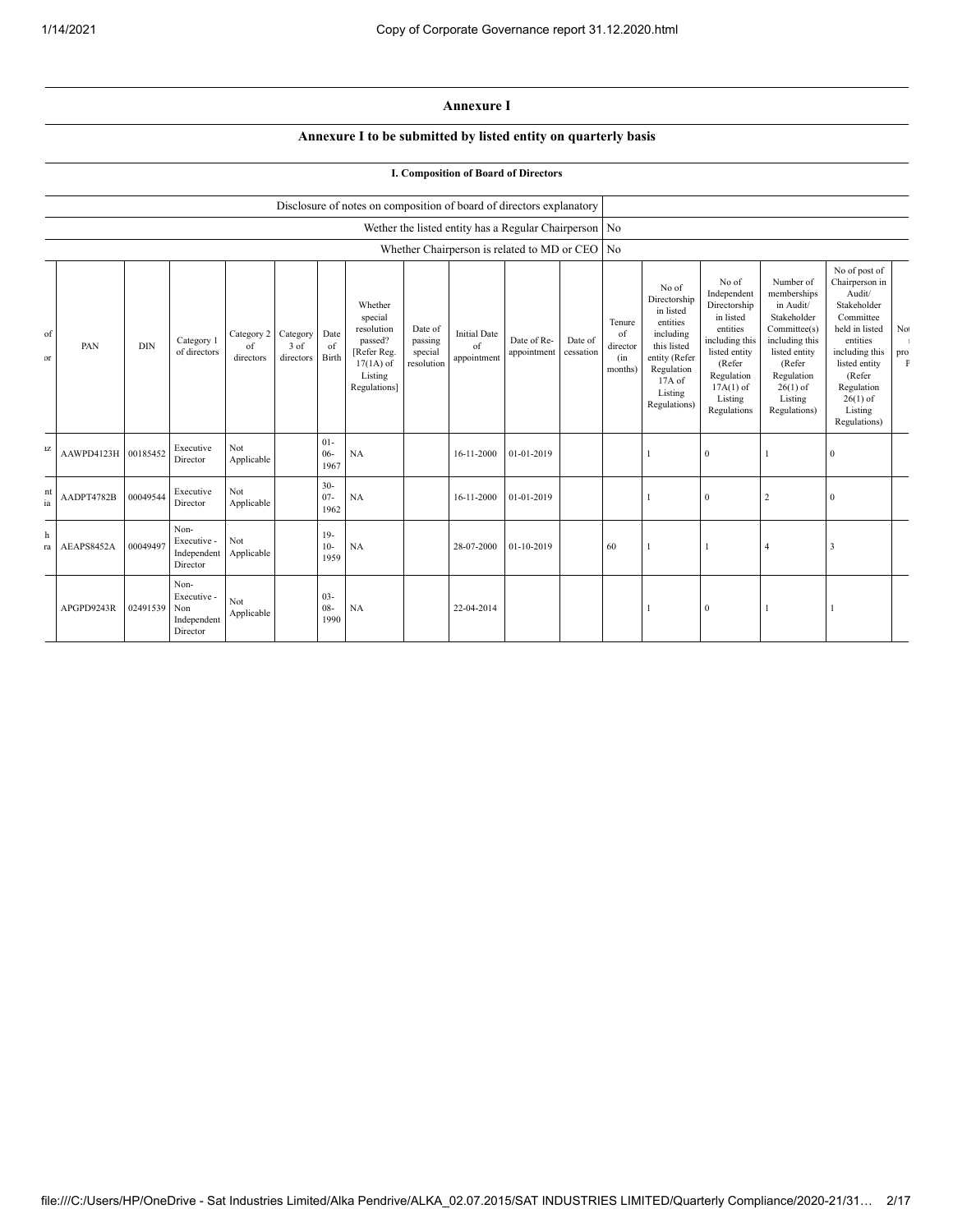$\mathsf I$ 

|    |                      |                                                    |            |            |                                                |                               |                               |                         |                                                                                                      |                                             |                                          | <b>I. Composition of Board of Directors</b> |                      |                                            |                                                                                                                                                  |                                                                                                                                                                      |                                                                                                                        |
|----|----------------------|----------------------------------------------------|------------|------------|------------------------------------------------|-------------------------------|-------------------------------|-------------------------|------------------------------------------------------------------------------------------------------|---------------------------------------------|------------------------------------------|---------------------------------------------|----------------------|--------------------------------------------|--------------------------------------------------------------------------------------------------------------------------------------------------|----------------------------------------------------------------------------------------------------------------------------------------------------------------------|------------------------------------------------------------------------------------------------------------------------|
|    |                      |                                                    |            |            |                                                |                               |                               |                         | Disclosure of notes on composition of board of directors explanatory                                 |                                             |                                          |                                             |                      |                                            |                                                                                                                                                  |                                                                                                                                                                      |                                                                                                                        |
|    |                      | Wether the listed entity has a Regular Chairperson |            |            |                                                |                               |                               |                         |                                                                                                      |                                             |                                          |                                             |                      |                                            |                                                                                                                                                  |                                                                                                                                                                      |                                                                                                                        |
| Sr | Title<br>(Mr)<br>Ms) | Name of<br>the<br>Director                         | PAN        | <b>DIN</b> | Category 1<br>of directors                     | Category 2<br>of<br>directors | Category<br>3 of<br>directors | Date<br>of<br>Birth     | Whether<br>special<br>resolution<br>passed?<br>[Refer Reg.<br>$17(1A)$ of<br>Listing<br>Regulations] | Date of<br>passing<br>special<br>resolution | <b>Initial Date</b><br>of<br>appointment | Date of Re-<br>appointment                  | Date of<br>cessation | Tenure<br>of<br>director<br>(in<br>months) | No of<br>Directorship<br>in listed<br>entities<br>including<br>this listed<br>entity (Refer<br>Regulation<br>$17A$ of<br>Listing<br>Regulations) | No of<br>Independent<br>Directorship<br>in listed<br>entities<br>including<br>this listed<br>entity<br>(Refer<br>Regulation<br>$17A(1)$ of<br>Listing<br>Regulations | Numbe<br>member<br>in Au<br>Stakeho<br>Commit<br>includin<br>listed e<br>(Ref)<br>Regula<br>26(1)<br>Listin<br>Regulat |
| 5  | Mr                   | Nikhil<br>Khanderao<br>Raut                        | ATZPR9321D | 06653335   | Non-<br>Executive -<br>Independent<br>Director | Not<br>Applicable             |                               | $13 -$<br>$10-$<br>1991 | NA                                                                                                   |                                             | 01-10-2014                               | 01-10-2017                                  |                      | 60                                         |                                                                                                                                                  |                                                                                                                                                                      | $\overline{2}$                                                                                                         |
| 6  | Mr                   | Goree<br>Shankar<br>Shrimali                       | BHPPS8728A | 08198667   | Non-<br>Executive -<br>Independent<br>Director | Not<br>Applicable             |                               | $30 -$<br>$09-$<br>1957 | NA                                                                                                   |                                             | 28-09-2018                               |                                             |                      | 60                                         |                                                                                                                                                  |                                                                                                                                                                      |                                                                                                                        |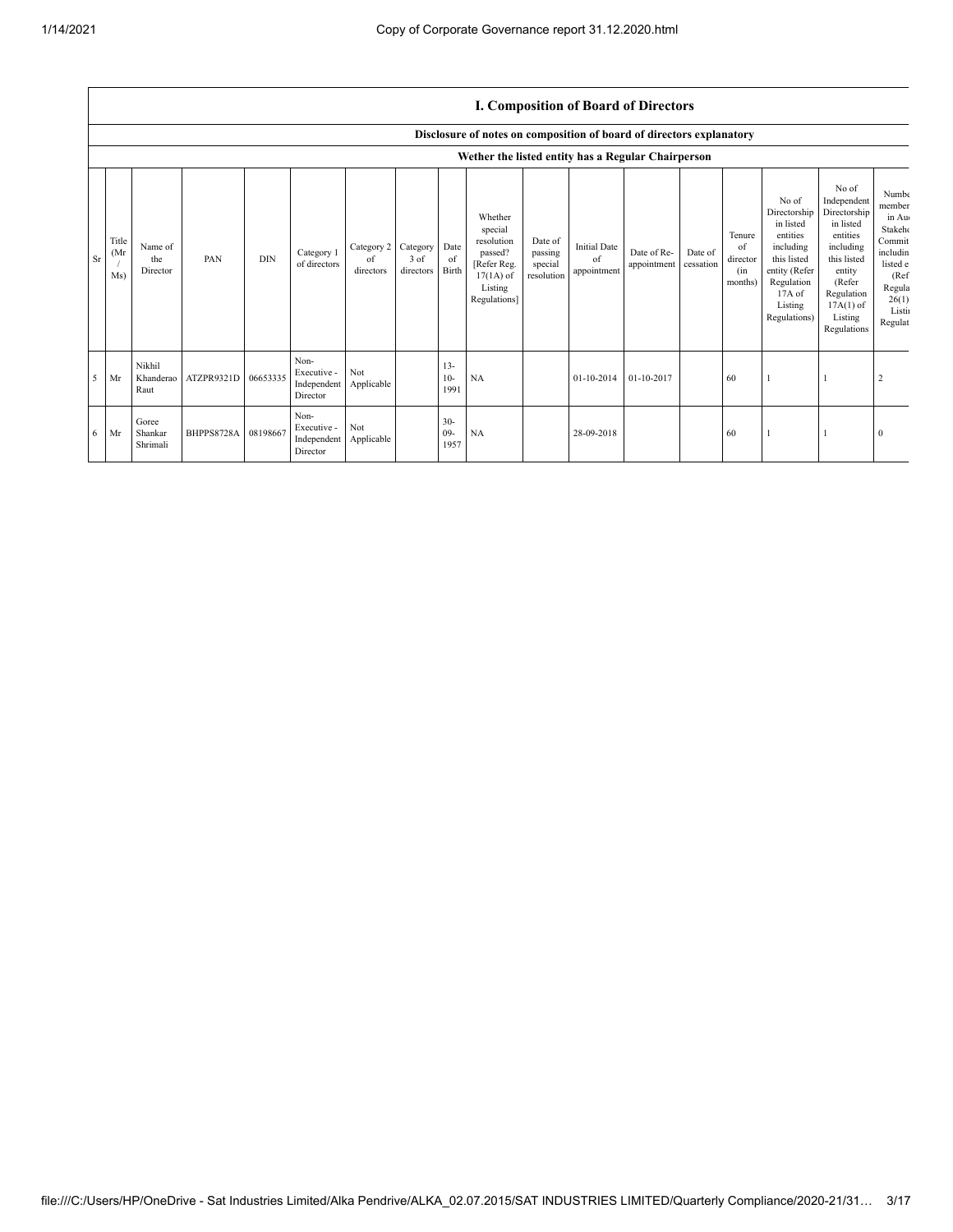|                                                                                                                                                                                  | <b>Audit Committee Details</b>                              |                       |                                         |             |            |  |  |  |  |  |  |  |  |
|----------------------------------------------------------------------------------------------------------------------------------------------------------------------------------|-------------------------------------------------------------|-----------------------|-----------------------------------------|-------------|------------|--|--|--|--|--|--|--|--|
|                                                                                                                                                                                  | Whether the Audit Committee has a Regular Chairperson   Yes |                       |                                         |             |            |  |  |  |  |  |  |  |  |
| Name of Committee<br>DIN<br>Date of<br>Date of<br>Category 2 of<br><b>Sr</b><br>Category 1 of directors<br>Remarks<br>directors<br>Number<br>Appointment<br>members<br>Cessation |                                                             |                       |                                         |             |            |  |  |  |  |  |  |  |  |
|                                                                                                                                                                                  | 00049497                                                    | Ramesh Chandra Soni   | Non-Executive - Independent<br>Director | Chairperson | 31-12-2005 |  |  |  |  |  |  |  |  |
| $\overline{2}$                                                                                                                                                                   | 06653335                                                    | Nikhil Khanderao Raut | Non-Executive - Independent<br>Director | Member      | 12-11-2014 |  |  |  |  |  |  |  |  |
| 3                                                                                                                                                                                | 00049544                                                    | Harikant Turgalia     | <b>Executive Director</b>               | Member      | 10-06-2002 |  |  |  |  |  |  |  |  |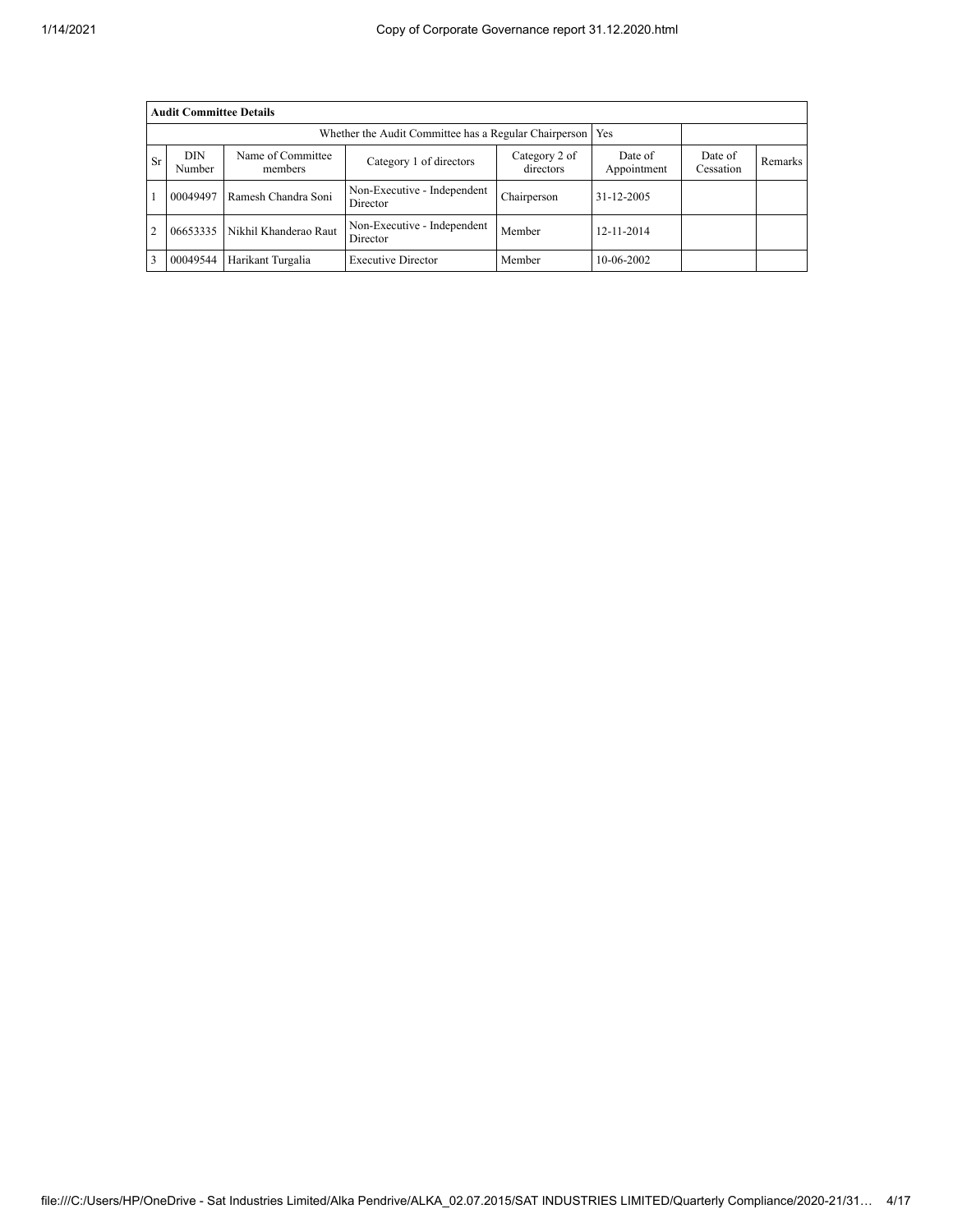|                | Nomination and remuneration committee                                       |                              |                                         |                      |            |  |  |  |  |  |  |  |
|----------------|-----------------------------------------------------------------------------|------------------------------|-----------------------------------------|----------------------|------------|--|--|--|--|--|--|--|
|                | Whether the Nomination and remuneration committee has a Regular Chairperson |                              |                                         |                      |            |  |  |  |  |  |  |  |
| <b>Sr</b>      | <b>DIN</b><br>Number                                                        | Name of Committee<br>members | Date of<br>Appointment                  | Date of<br>Cessation | Remarks    |  |  |  |  |  |  |  |
|                | 00049497                                                                    | Ramesh Chandra Soni          | Non-Executive - Independent<br>Director | Chairperson          | 31-12-2005 |  |  |  |  |  |  |  |
| $\overline{c}$ | 06653335                                                                    | Nikhil Khanderao Raut        | Non-Executive - Independent<br>Director | Member               | 12-11-2014 |  |  |  |  |  |  |  |
| 3              | 08198667                                                                    | Goree Shankar Shrimali       | Non-Executive - Independent<br>Director | Member               | 09-11-2018 |  |  |  |  |  |  |  |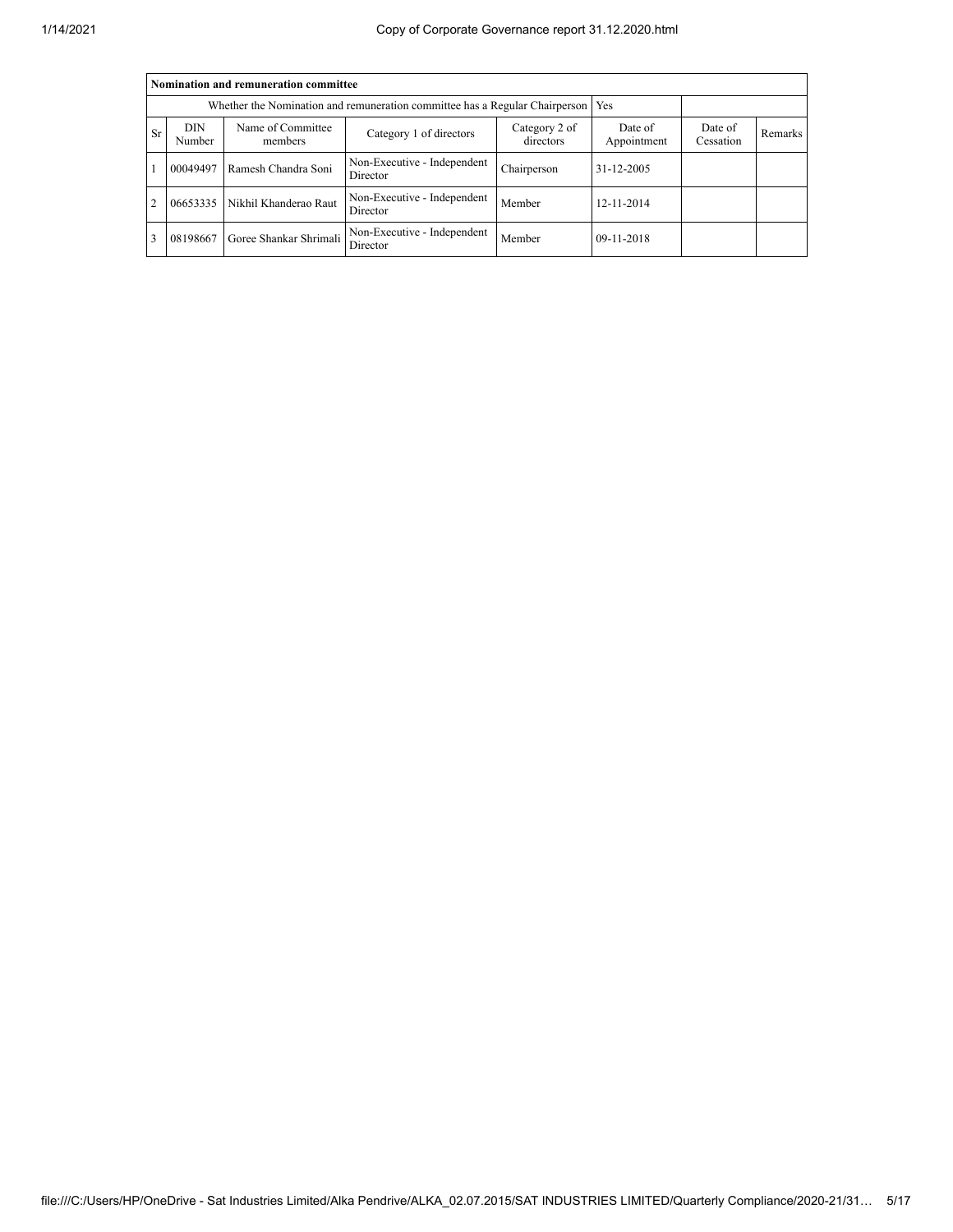|                                                                                                                                                                              | <b>Stakeholders Relationship Committee</b>                                      |                     |                                         |             |            |  |  |  |  |  |  |  |
|------------------------------------------------------------------------------------------------------------------------------------------------------------------------------|---------------------------------------------------------------------------------|---------------------|-----------------------------------------|-------------|------------|--|--|--|--|--|--|--|
|                                                                                                                                                                              | Whether the Stakeholders Relationship Committee has a Regular Chairperson   Yes |                     |                                         |             |            |  |  |  |  |  |  |  |
| <b>DIN</b><br>Name of Committee<br>Date of<br>Category 2 of<br>Date of<br><b>Sr</b><br>Category 1 of directors<br>directors<br>Appointment<br>Number<br>Cessation<br>members |                                                                                 |                     |                                         |             |            |  |  |  |  |  |  |  |
|                                                                                                                                                                              | 00049497                                                                        | Ramesh Chandra Soni | Non-Executive - Independent<br>Director | Chairperson | 31-12-2005 |  |  |  |  |  |  |  |
| $\mathfrak{D}$<br>00185452<br><b>Executive Director</b><br>Shehnaz D. Ali                                                                                                    |                                                                                 | Member              | 10-06-2002                              |             |            |  |  |  |  |  |  |  |
|                                                                                                                                                                              | 00049544                                                                        | Harikant Turgalia   | <b>Executive Director</b>               | Member      | 10-06-2002 |  |  |  |  |  |  |  |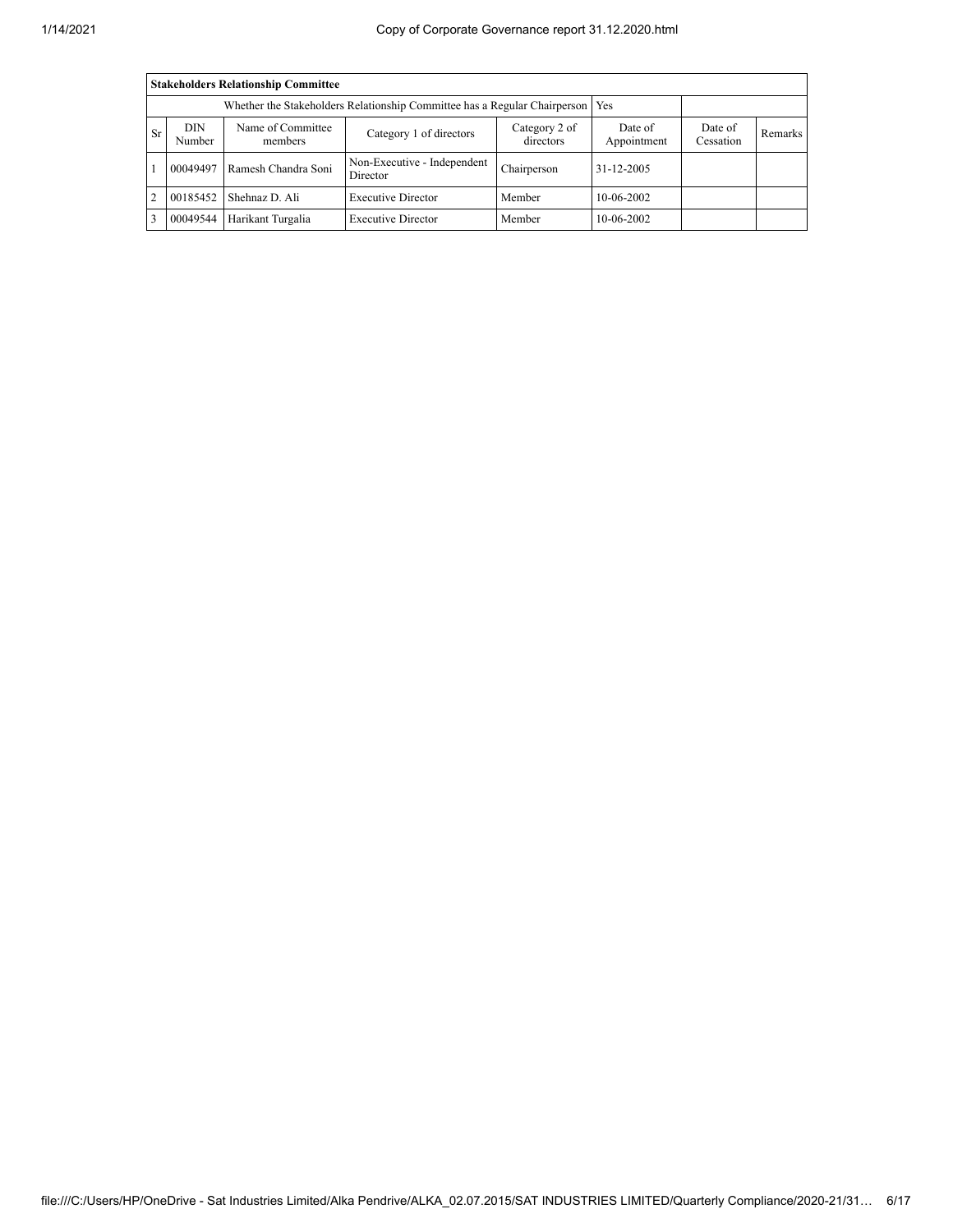|    | <b>Risk Management Committee</b>                                |                              |                            |                            |                        |                      |         |  |  |  |  |  |
|----|-----------------------------------------------------------------|------------------------------|----------------------------|----------------------------|------------------------|----------------------|---------|--|--|--|--|--|
|    | Whether the Risk Management Committee has a Regular Chairperson |                              |                            |                            |                        |                      |         |  |  |  |  |  |
| Sr | DIN<br>Number                                                   | Name of Committee<br>members | Category 1 of<br>directors | Category 2 of<br>directors | Date of<br>Appointment | Date of<br>Cessation | Remarks |  |  |  |  |  |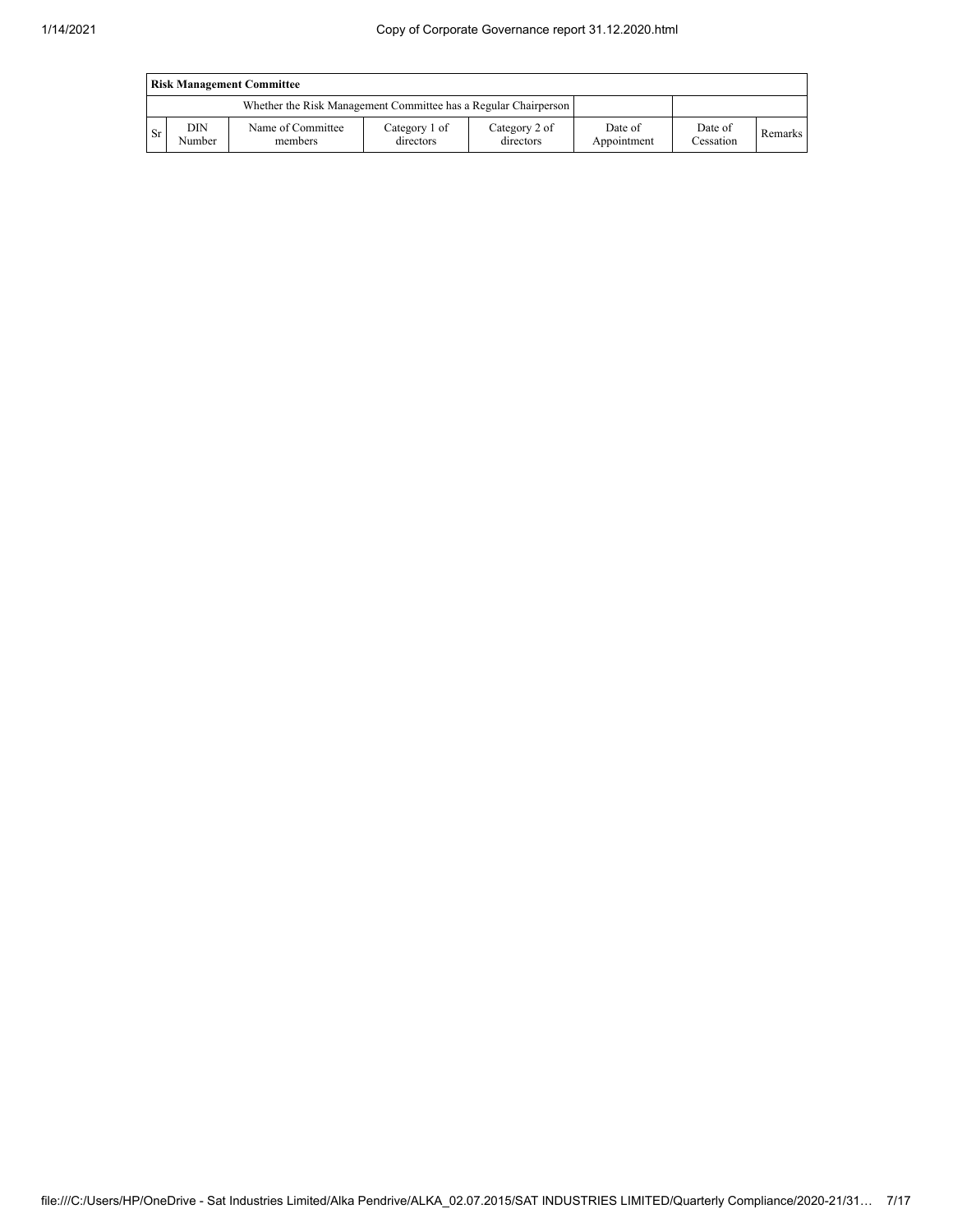|                | <b>Corporate Social Responsibility Committee</b>                                      |                                |                                             |                            |                        |                      |         |  |  |  |  |  |
|----------------|---------------------------------------------------------------------------------------|--------------------------------|---------------------------------------------|----------------------------|------------------------|----------------------|---------|--|--|--|--|--|
|                | Whether the Corporate Social Responsibility Committee has a Regular Chairperson   Yes |                                |                                             |                            |                        |                      |         |  |  |  |  |  |
| Sr             | <b>DIN</b><br>Number                                                                  | Name of Committee<br>members   | Category 1 of directors                     | Category 2 of<br>directors | Date of<br>Appointment | Date of<br>Cessation | Remarks |  |  |  |  |  |
|                |                                                                                       | 02491539 Asad Daud             | Non-Executive - Non<br>Independent Director | Chairperson                | 07-02-2019             |                      |         |  |  |  |  |  |
| 2              |                                                                                       | 00049544 Harikant Turgalia     | <b>Executive Director</b>                   | Member                     | 07-02-2019             |                      |         |  |  |  |  |  |
| $\overline{3}$ |                                                                                       | 06653335 Nikhil Khanderao Raut | Non-Executive - Independent<br>Director     | Member                     | 07-02-2019             |                      |         |  |  |  |  |  |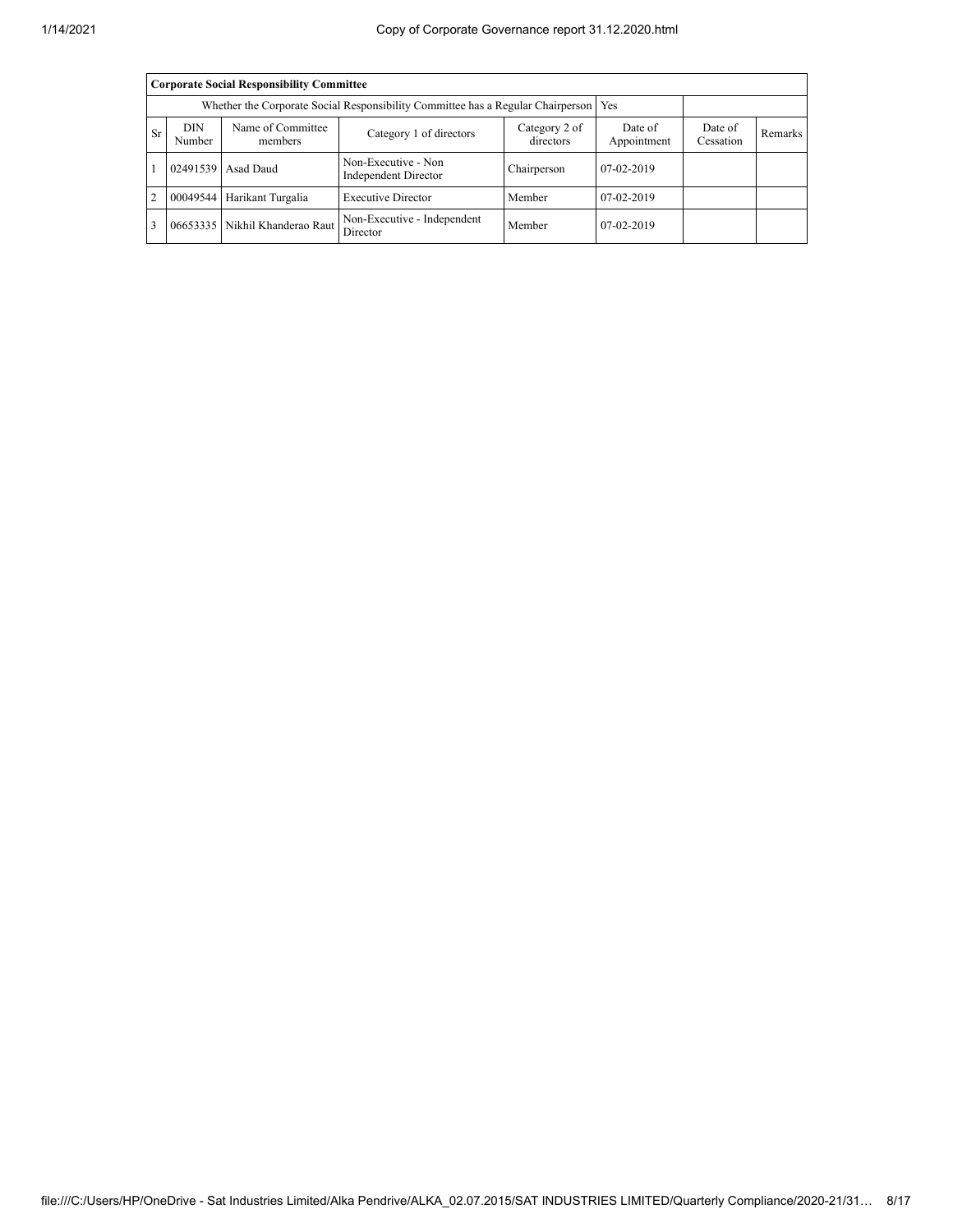| <b>Other Committee</b> |                                                                                                                                     |  |  |
|------------------------|-------------------------------------------------------------------------------------------------------------------------------------|--|--|
|                        | Sr   DIN Number   Name of Committee members   Name of other committee   Category 1 of directors   Category 2 of directors   Remarks |  |  |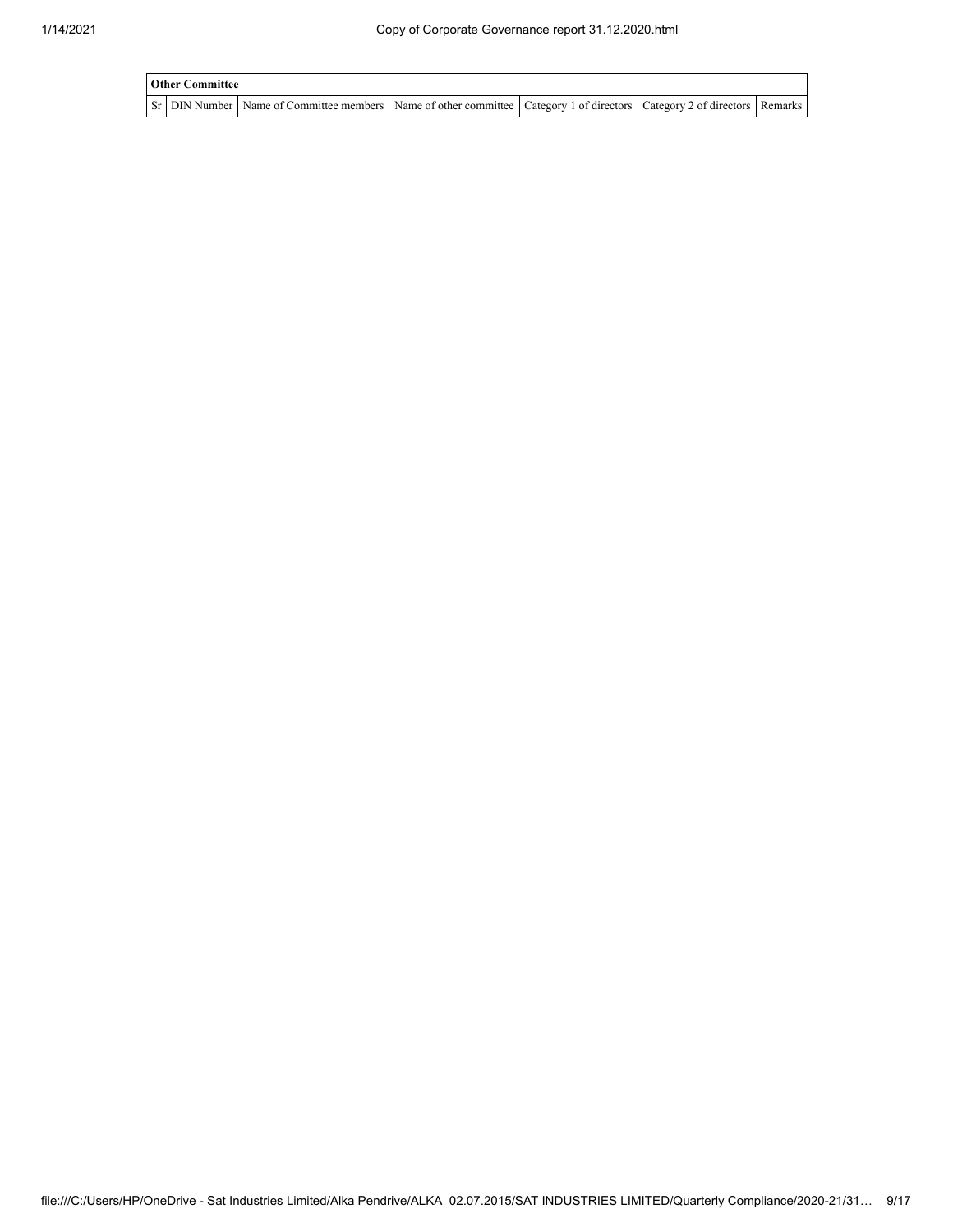|                                                                     | <b>Annexure 1</b>                                           |                                                               |                                                                   |                                       |                                                     |                                    |                                                           |  |  |  |  |
|---------------------------------------------------------------------|-------------------------------------------------------------|---------------------------------------------------------------|-------------------------------------------------------------------|---------------------------------------|-----------------------------------------------------|------------------------------------|-----------------------------------------------------------|--|--|--|--|
|                                                                     | <b>Annexure 1</b>                                           |                                                               |                                                                   |                                       |                                                     |                                    |                                                           |  |  |  |  |
|                                                                     | <b>III. Meeting of Board of Directors</b>                   |                                                               |                                                                   |                                       |                                                     |                                    |                                                           |  |  |  |  |
| Disclosure of notes on meeting of board of<br>directors explanatory |                                                             |                                                               |                                                                   |                                       |                                                     |                                    |                                                           |  |  |  |  |
| <b>Sr</b>                                                           | $Date(s)$ of meeting<br>(if any) in the<br>previous quarter | $Date(s)$ of<br>meeting (if any)<br>in the current<br>quarter | Maximum gap between<br>any two consecutive (in<br>number of days) | Notes for<br>not<br>providing<br>Date | Whether<br>requirement of<br>Quorum met<br>(Yes/No) | Number of<br>Directors<br>present* | No. of Independent<br>Directors attending<br>the meeting* |  |  |  |  |
| $\mathbf{1}$                                                        | 24-07-2020                                                  |                                                               |                                                                   |                                       | Yes                                                 | 6                                  | 3                                                         |  |  |  |  |
| $\overline{2}$                                                      | 14-08-2020                                                  |                                                               | 20                                                                |                                       | <b>Yes</b>                                          | 6                                  | 3                                                         |  |  |  |  |
| $\overline{3}$                                                      | 23-09-2020                                                  |                                                               | 39                                                                |                                       | Yes                                                 | 5                                  | 2                                                         |  |  |  |  |
| 4                                                                   |                                                             | 09-10-2020                                                    | 15                                                                |                                       | Yes                                                 | 5                                  | $\overline{2}$                                            |  |  |  |  |
| 5                                                                   |                                                             | 11-11-2020                                                    | 32                                                                |                                       | Yes                                                 | 6                                  | 3                                                         |  |  |  |  |
| 6                                                                   |                                                             | 04-12-2020                                                    | 22                                                                |                                       | Yes                                                 | 5                                  | 2                                                         |  |  |  |  |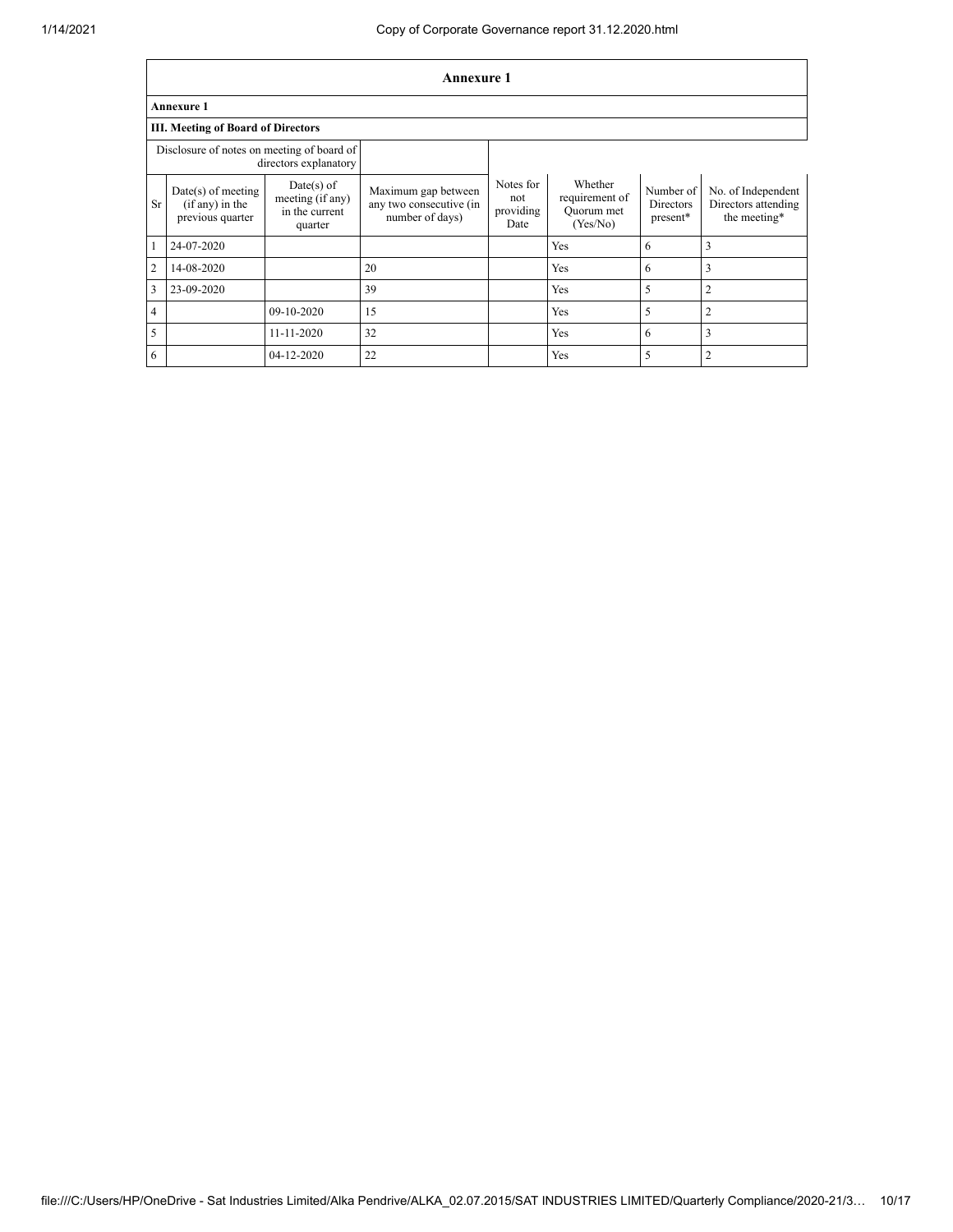|                | <b>Annexure 1</b>                                |                                                                                                            |                                                                      |                               |                                       |                                                        |                                                      |                                                                        |  |  |  |  |
|----------------|--------------------------------------------------|------------------------------------------------------------------------------------------------------------|----------------------------------------------------------------------|-------------------------------|---------------------------------------|--------------------------------------------------------|------------------------------------------------------|------------------------------------------------------------------------|--|--|--|--|
|                | <b>IV. Meeting of Committees</b>                 |                                                                                                            |                                                                      |                               |                                       |                                                        |                                                      |                                                                        |  |  |  |  |
|                |                                                  |                                                                                                            |                                                                      |                               |                                       |                                                        |                                                      |                                                                        |  |  |  |  |
| Sr             | Name of<br>Committee                             | $Date(s)$ of meeting (Enter<br>dates of Previous quarter and<br>Current quarter in<br>chronological order) | Maximum gap<br>between any two<br>consecutive (in<br>number of days) | Name of<br>other<br>committee | Reson for<br>not<br>providing<br>date | Whether<br>requirement<br>of Quorum<br>met<br>(Yes/No) | Number<br>$\sigma$ f<br><b>Directors</b><br>present* | No. of<br>Independent<br><b>Directors</b><br>attending the<br>meeting* |  |  |  |  |
| $\mathbf{1}$   | Audit<br>Committee                               | 24-07-2020                                                                                                 |                                                                      |                               |                                       | Yes                                                    | 3                                                    | $\overline{2}$                                                         |  |  |  |  |
| $\overline{2}$ | Audit<br>Committee                               | 14-08-2020                                                                                                 | 20                                                                   |                               |                                       | Yes                                                    | 3                                                    | $\overline{2}$                                                         |  |  |  |  |
| 3              | Audit<br>Committee                               | 11-11-2020                                                                                                 | 88                                                                   |                               |                                       | Yes                                                    | 3                                                    | $\overline{2}$                                                         |  |  |  |  |
| $\overline{4}$ | Audit<br>Committee                               | 04-12-2020                                                                                                 | 22                                                                   |                               |                                       | Yes                                                    | 3                                                    | $\overline{2}$                                                         |  |  |  |  |
| 5              | <b>Stakeholders</b><br>Relationship<br>Committee | 14-08-2020                                                                                                 |                                                                      |                               |                                       | Yes                                                    | 3                                                    | -1                                                                     |  |  |  |  |
| 6              | <b>Stakeholders</b><br>Relationship<br>Committee | 11-11-2020                                                                                                 |                                                                      |                               |                                       | Yes                                                    | 3                                                    | -1                                                                     |  |  |  |  |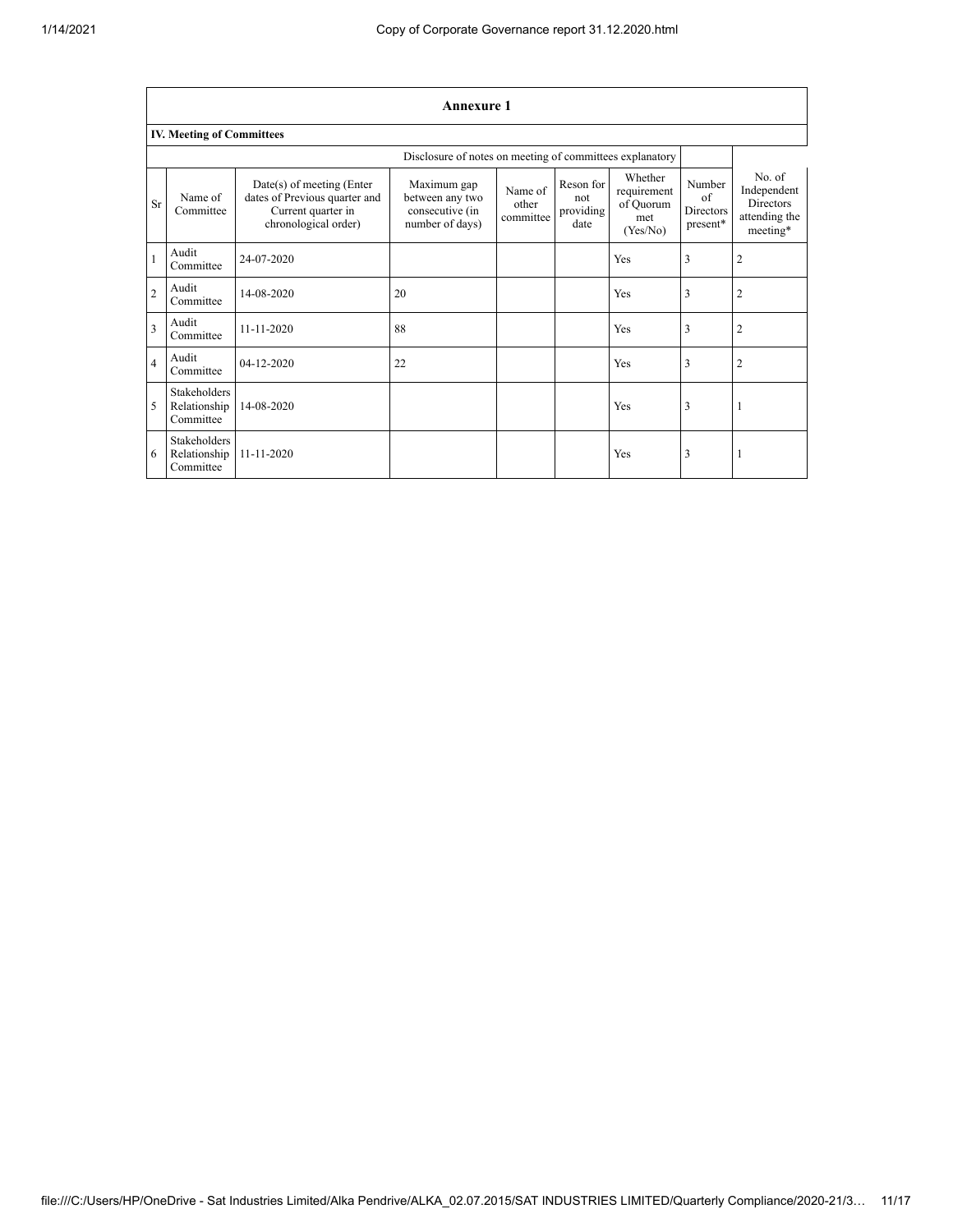|                | <b>Annexure 1</b>                                                                                         |                                  |                                                                    |  |  |
|----------------|-----------------------------------------------------------------------------------------------------------|----------------------------------|--------------------------------------------------------------------|--|--|
|                | V. Related Party Transactions                                                                             |                                  |                                                                    |  |  |
| Sr             | Subject                                                                                                   | Compliance status<br>(Yes/No/NA) | If status is "No" details of non-<br>compliance may be given here. |  |  |
|                | Whether prior approval of audit committee obtained                                                        | Yes                              |                                                                    |  |  |
| $\overline{2}$ | Whether shareholder approval obtained for material RPT                                                    | <b>NA</b>                        |                                                                    |  |  |
| 3              | Whether details of RPT entered into pursuant to omnibus approval<br>have been reviewed by Audit Committee | Yes                              |                                                                    |  |  |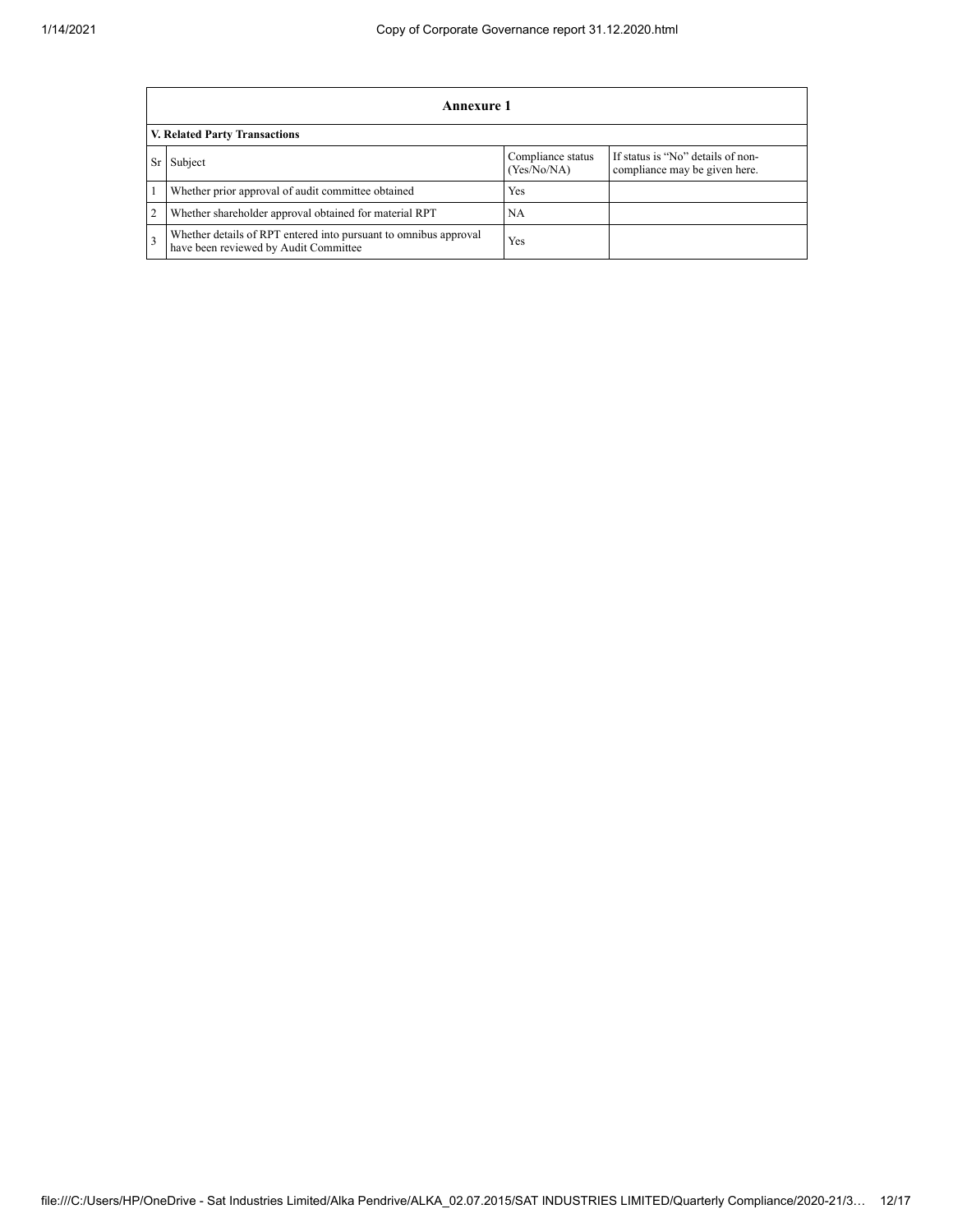|                         | <b>Annexure 1</b>                                                                                                                                                                                               |                               |  |  |  |
|-------------------------|-----------------------------------------------------------------------------------------------------------------------------------------------------------------------------------------------------------------|-------------------------------|--|--|--|
| <b>VI.</b> Affirmations |                                                                                                                                                                                                                 |                               |  |  |  |
| Sr                      | Subject                                                                                                                                                                                                         | Compliance<br>status (Yes/No) |  |  |  |
|                         | The composition of Board of Directors is in terms of SEBI (Listing obligations and disclosure requirements)<br>Regulations, 2015                                                                                | Yes                           |  |  |  |
| $\overline{2}$          | The composition of the following committees is in terms of SEBI(Listing obligations and disclosure requirements)<br>Regulations, 2015 a. Audit Committee                                                        | Yes                           |  |  |  |
| $\overline{\mathbf{3}}$ | The composition of the following committees is in terms of SEBI(Listing obligations and disclosure requirements)<br>Regulations, 2015. b. Nomination & remuneration committee                                   | <b>Yes</b>                    |  |  |  |
| $\overline{4}$          | The composition of the following committees is in terms of SEBI(Listing obligations and disclosure requirements)<br>Regulations, 2015. c. Stakeholders relationship committee                                   | Yes                           |  |  |  |
| 5                       | The composition of the following committees is in terms of SEBI(Listing obligations and disclosure requirements)<br>Regulations, 2015. d. Risk management committee (applicable to the top 500 listed entities) | <b>NA</b>                     |  |  |  |
| 6                       | The committee members have been made aware of their powers, role and responsibilities as specified in SEBI<br>(Listing obligations and disclosure requirements) Regulations, 2015.                              | <b>Yes</b>                    |  |  |  |
| $\overline{7}$          | The meetings of the board of directors and the above committees have been conducted in the manner as specified in<br>SEBI (Listing obligations and disclosure requirements) Regulations, 2015.                  | Yes                           |  |  |  |
| 8                       | This report and/or the report submitted in the previous quarter has been placed before Board of Directors.                                                                                                      | <b>Yes</b>                    |  |  |  |
| 9                       | Any comments/observations/advice of Board of Directors may be mentioned here:                                                                                                                                   | Textual<br>Information $(1)$  |  |  |  |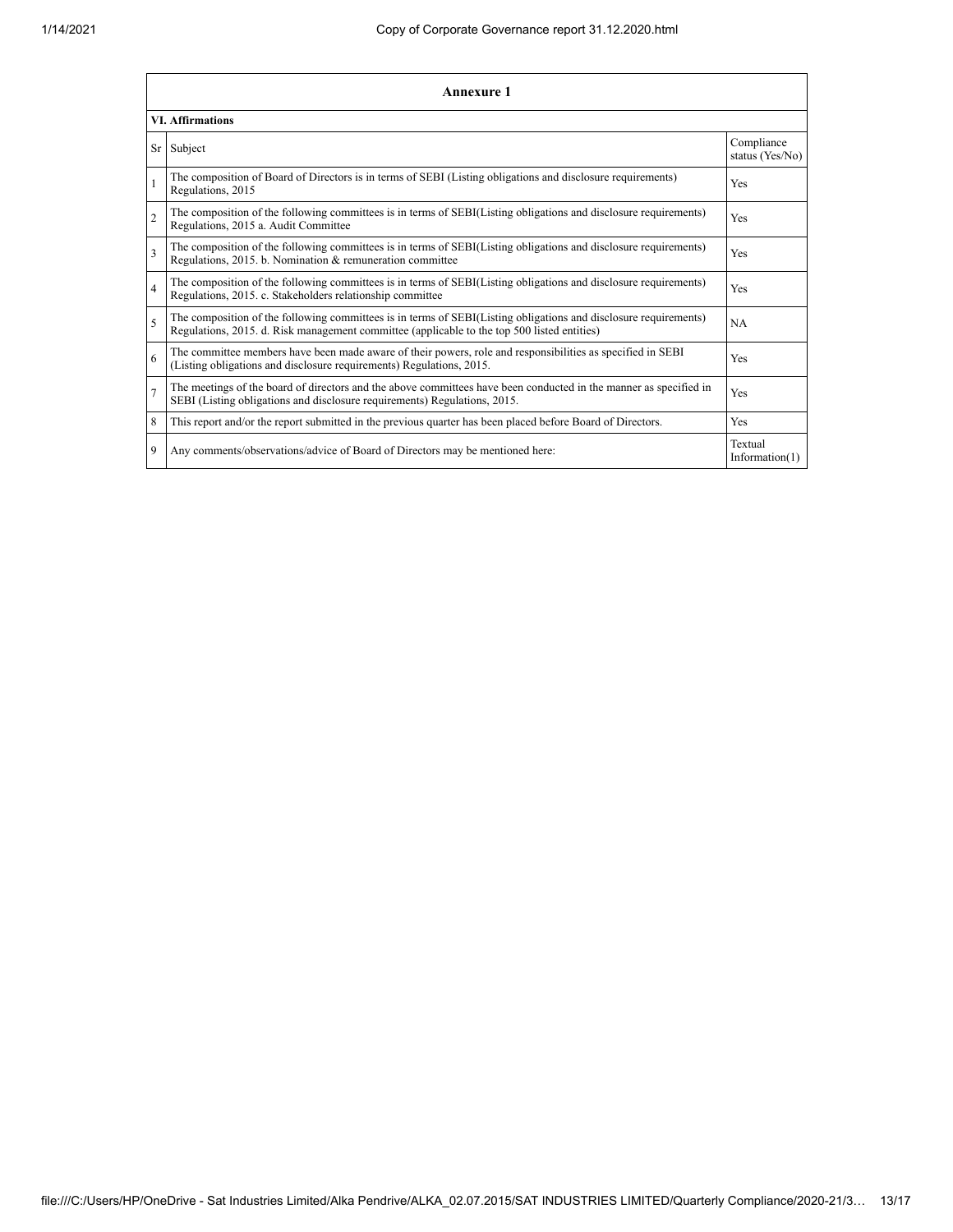| <b>Annexure 1</b> |                   |                                          |
|-------------------|-------------------|------------------------------------------|
| Sr S              | Subject           | Compliance status                        |
|                   | Name of signatory | Alka Premkumar Gupta                     |
|                   | Designation       | Company Secretary and Compliance Officer |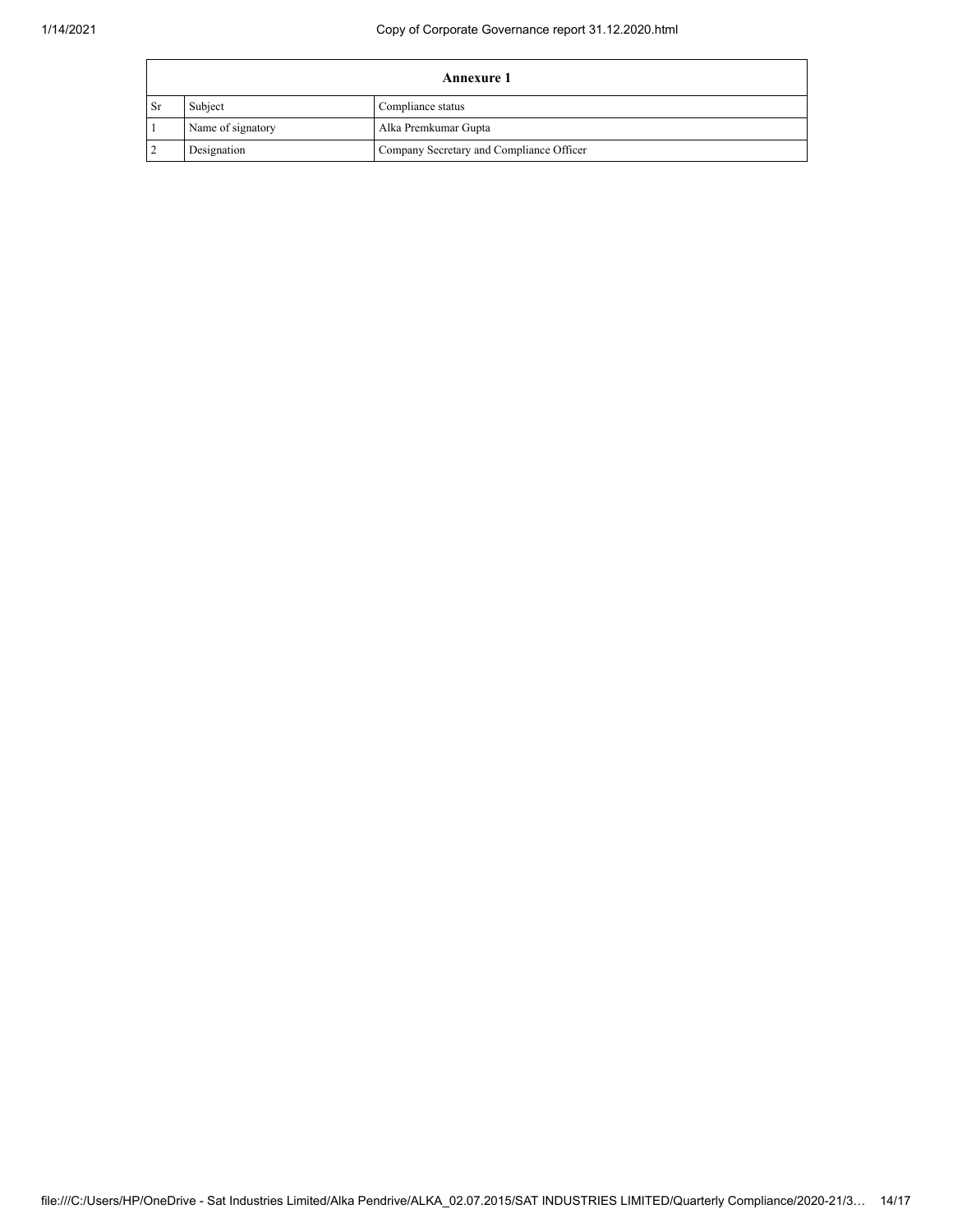| <b>Text Block</b>      |                                                                                                                                                            |  |  |  |
|------------------------|------------------------------------------------------------------------------------------------------------------------------------------------------------|--|--|--|
| Textual Information(1) | The Previous quarter report has been placed in the board meeting held on November 11, 2020 and this<br>report will be placed in the ensuing Board meeting. |  |  |  |